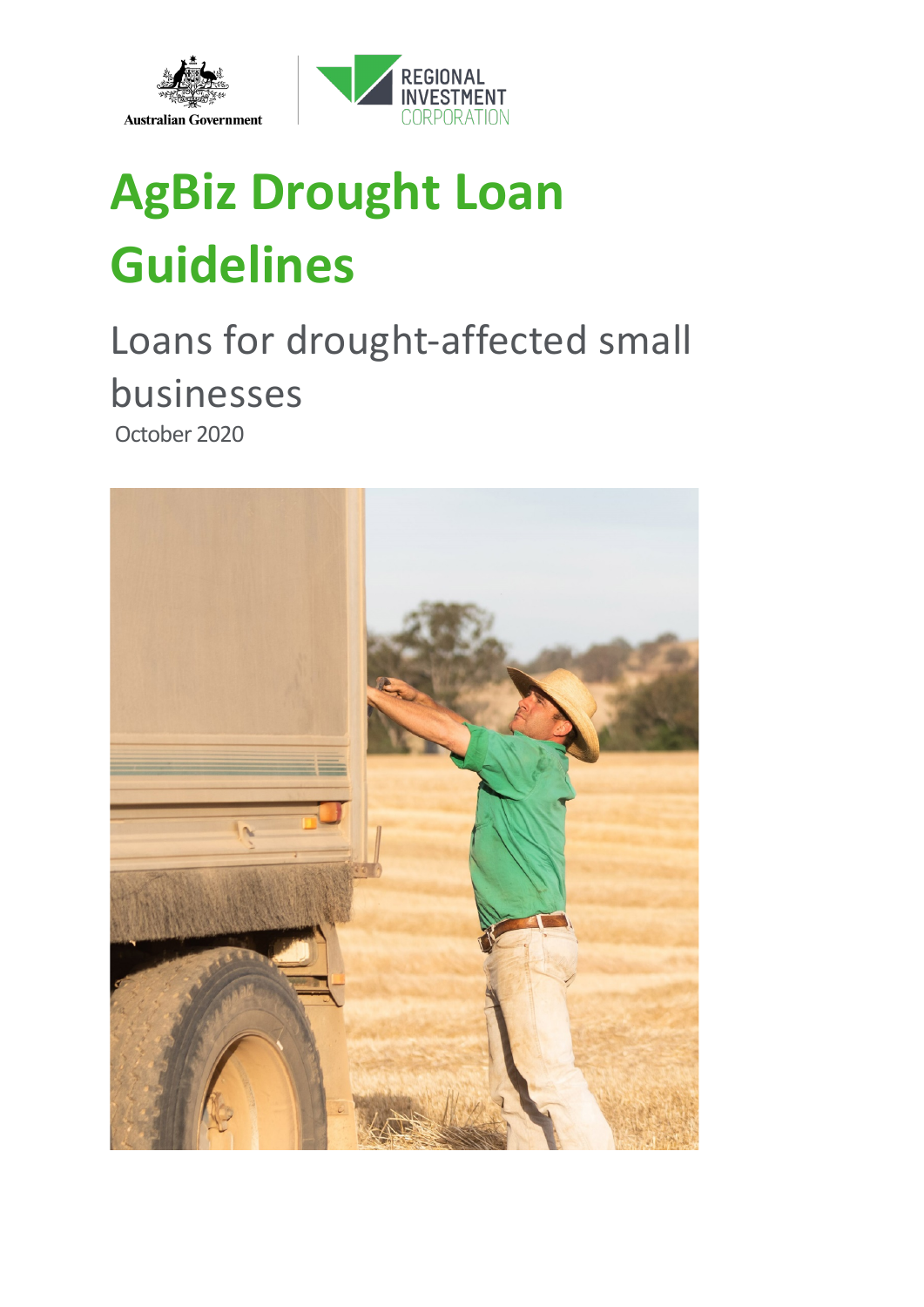© Regional Investment Corporation 2020

#### **Ownership of intellectual property rights**

Unless otherwise noted, copyright (and any other intellectual property rights, if any) in this publication is owned by the Regional Investment Corporation.

#### **Creative Commons licence**

All material in this publication is licensed under a Creativ[e Commons Attribution 4.0 International Licence](https://creativecommons.org/licenses/by/4.0/legalcode) except content supplied by third parties, logos and the Commonwealth Coat of Arms.

Inquiries about the licence and any use of this document should be emailed to [info@ric.gov.au.](mailto:info@ric.gov.au)



#### **Cataloguing data**

This publication (and any material sourced from it) should be attributed as: Regional Investment Corporation 2020*, AgBiz Drought Loan Guidelines: Loans for drought-affected small businesses, October 2020*. CC BY 4.0.

This publication is available at ric.gov.au

Regional Investment Corporation Telephone 1800 875 675 Email [info@ric.gov.au](mailto:ric@agriculture.gov.au) We[b ric.gov.au](http://www.ric.gov.au/)

The Regional Investment Corporation has exercised due care and skill in preparing and compiling the information in this publication. Notwithstanding, the Regional Investment Corporation, its employees and advisers disclaim all liability, including liability for negligence, for any loss, damage, injury, expense or cost incurred by any person as a result of accessing, using or relying on any of the information or data in this publication to the maximum extent permitted by law.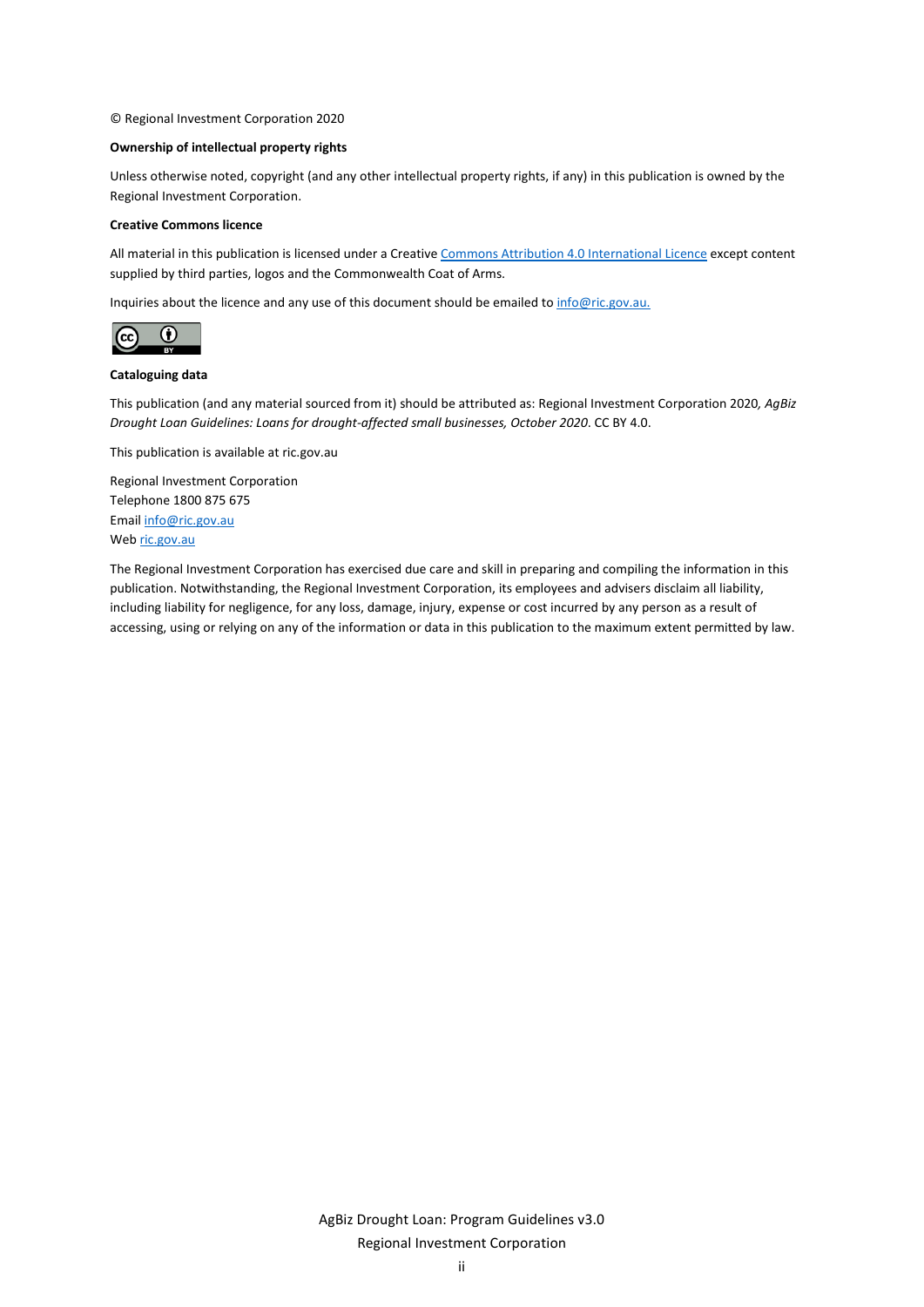## Contents

| 1            |  |  |  |
|--------------|--|--|--|
| $\mathbf{2}$ |  |  |  |
| 3            |  |  |  |
| 4            |  |  |  |
| 5            |  |  |  |
| 6            |  |  |  |
| 7            |  |  |  |
| 8            |  |  |  |
| 9            |  |  |  |
| 10           |  |  |  |
| 11           |  |  |  |
| 12           |  |  |  |
| 13           |  |  |  |
| 14           |  |  |  |
| 15           |  |  |  |
| 16           |  |  |  |
| 17           |  |  |  |
| 18           |  |  |  |
| 19           |  |  |  |
|              |  |  |  |

### **Figures**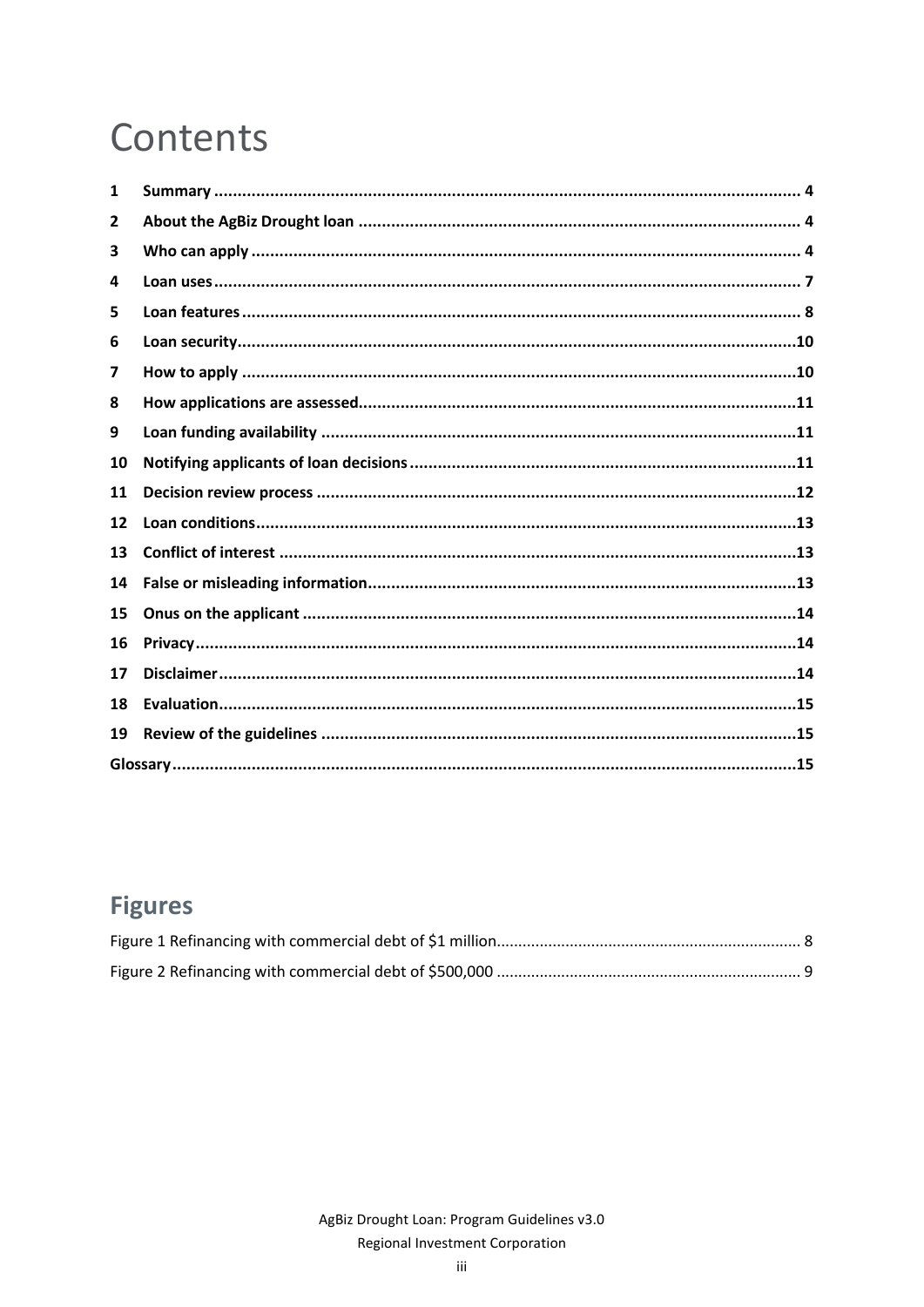## <span id="page-3-0"></span>1 Summary

The Regional Investment Corporation (RIC) is offering **AgBiz Drought loans** to help eligible **droughtaffected small businesses** that supply primary production related goods or services to **farm businesses in affected areas** to mitigate the effects of drought on their businesses.

AgBiz Drought loans are available to provide:

- working capital required to help manage essential operating costs
- refinance (restructure existing commercial debt)

To qualify for a **loan**, you must meet eligibility criteria (see sections 3.1 to 3.6 below).

AgBiz Drought loans are for up to \$500,000 (see section 5.1). The loan term is 10 years with interestonly repayments for the first five (5) years and principal and interest repayments for the final five (5) years (see section 5.2).

A variable interest rate applies to the loans (see section 5.3).

After reading these Guidelines you may wish to contact us to discuss your individual circumstances before deciding whether to apply. You can contact us on 1800 875 675, via email to [loans@service.ric.gov.au](mailto:loans@service.ric.gov.au) or visit [ric.gov.au.](http://www.ric.gov.au/) When you are ready to apply, visit our website [www.ric.gov.au/agbiz-drought](http://www.ric.gov.au/agbiz-drought) to commence the application process (see section 7).

### <span id="page-3-1"></span>2 About the AgBiz Drought loan

The Australian Government, through the RIC, is providing **AgBiz Drought loans** to eligible **droughtaffected small businesses**. The loans are available to small businesses that supply primary production related goods or services to **farm businesses** in **affected areas**, to improve their strength, resilience and profitability in the long term.

Small businesses that supply primary production related goods or services to farm businesses in affected areas may suffer financial hardship due to the effects of drought causing a reduced demand and income from farm businesses for the small business's goods or services. This loan is to help ensure their profitability and productivity into the future.

For all our loans, **applicants** must demonstrate that they are in need of financial assistance (see section 3.2 and 3.5) and have sound prospects of long-term financial viability (see section 3.6).

### <span id="page-3-2"></span>3 Who can apply

#### **3.1 Who are loans available to?**

You may be eligible for an **AgBiz Drought loan** if:

- Your business has fewer than 20 employees other than casual employees; and
- Your business is not a **farm business**; and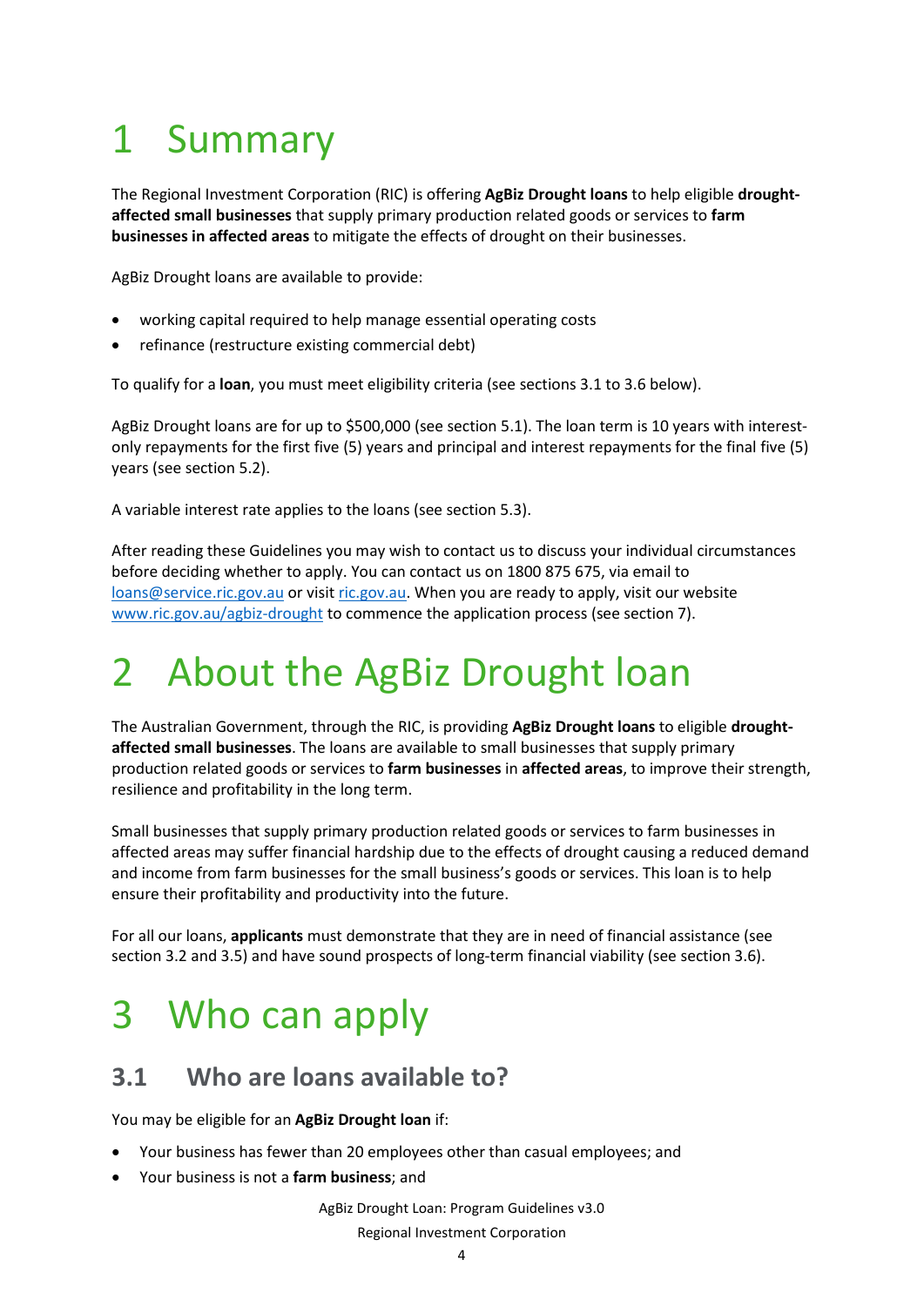- A substantial part of the turnover of your business is or has been from supplying, to farm businesses in **affected areas**, goods or services relating to primary production by those farm businesses; and
- As a consequence of drought affecting farm businesses in **affected areas**, there has been a:
	- (a) material reduction in the turnover of your business; or
	- (b) a material increase in unsecured debt to your business by farm businesses.

Section 3.3 outlines what it means for a farm business to be in an **affected area**.

#### **3.2 Small business eligibility criteria**

To be eligible for an **AgBiz Drought loan**:

- (1) Your small business must:
	- a) be in financial need of a concessional loan as a consequence of drought affecting farm businesses in an affected area (see section 3.5). There must have been:
		- i) a material reduction in the turnover of the small business; or
		- ii) a material increase in **unsecured debts** to the small business by farm businesses
	- b) owe commercial debt
	- c) throughout the 6 months before applying for the **loan** have fewer than 20 employees other than casual employees
	- d) be assessed by us as financially viable, or having sound prospects of a return to financial viability within the term of the loan (see section 3.6)
	- e) be assessed by us as having the capacity to repay the loan
	- f) provide sufficient security for the loan
	- g) be carried on by:
		- i) a sole trader who is an Australian citizen or **permanent resident**; or
		- ii) a partnership, where at least one of the partners is an Australian citizen or permanent resident; or
		- iii) a trust, where at least one of whose beneficiaries or unit-holders is an Australian citizen or permanent resident; or
		- iv) a corporation (within the meaning of the *Corporations Act 2001*(Cth)) other than a public company (within the meaning of that Act), at least one of whose members is an Australian citizen or permanent resident
	- h) have at least one member of your small business, under normal circumstances, contributing at least 75 per cent of their labour and derives at least 50 per cent of their income from the small business
	- i) be registered for tax purposes in Australia with an **ABN** and be registered for **GST**
	- j) not be under **external administration** or bankruptcy.

#### **3.3 Affected area**

To be eligible for an **AgBiz Drought loan**, your small business must be, or have been, supplying goods or services relating to primary production to **farm businesses** located in an **affected area**. You can check the location of farm businesses in affected areas by entering their address or GPS coordinates into the eligible area map www.ric.gov.au/agbiz-drought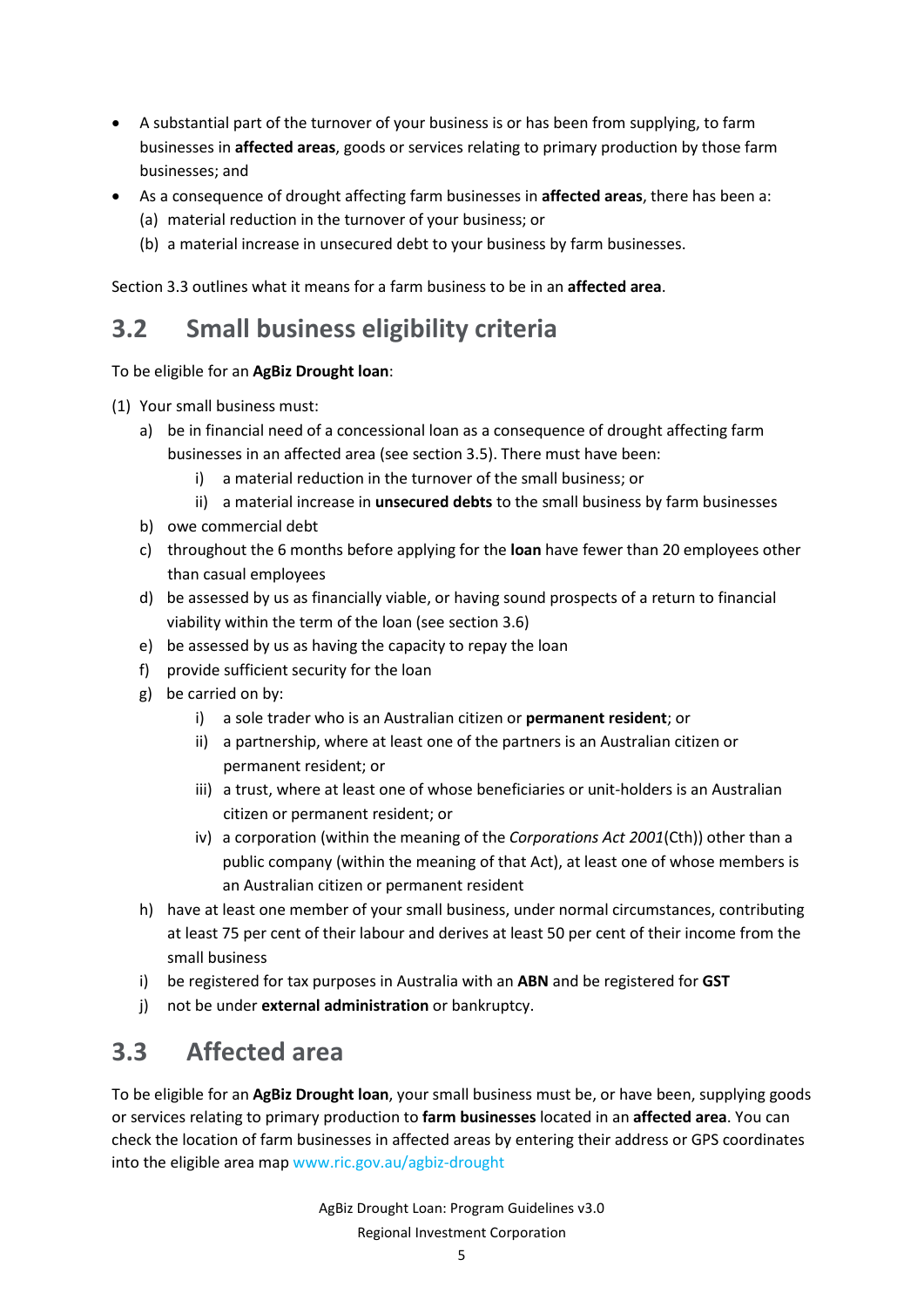### **3.4 Small business supplying goods or services relating to primary production to farm businesses**

To be eligible for an **AgBiz Drought loan**, your small business must be, or have been, supplying goods or services relating to primary production to **farm businesses** in **affected areas**. Examples could include harvesting and fencing contractors, carriers, stock and station agents and businesses dealing in agricultural equipment and repairs.

Businesses not directly linked to supplying goods or services related to primary production to farm businesses in affected areas would not be eligible. For example, local cafes, hairdressers, hotels. Similarly, AgBiz Drought loans are not available to customers of farmers. For example, meat, grain and fibre processors.

### **3.5 Small businesses that are in financial need of a loan**

To be eligible for an **AgBiz Drought loan**, your small business must be in financial need of a loan. There must be a material reduction in the turnover of the small business or a material increase in **unsecured debts** to the small business as a consequence of supplying to **farm businesses** in **affected areas.** 

You must be able to demonstrate that your small business is in need of a concessional loan. For example, by supplying the small business's financial statements and taxation returns to support the assessment of this criterion.

### **3.6 Sound prospects of long-term financial viability**

To be eligible for an **AgBiz Drought loan** your small business must be financially viable or have sound prospects of a return to financial viability within the term of the loan.

A small business is considered financially viable when the business generates sufficient net profit after fixed and variable expenses to:

- service borrowings at commercial interest rates
- provide an **adequate standard of living** for relevant members of the small business
- allow investment to maintain the business's productive assets
- provide funds for investment that increases long-term productivity.

### **3.7 Gathering evidence and supporting documentation**

As part of your application process, you may be asked to provide evidence that your small business meets the eligibility criteria. The types of evidence required will depend on the individual circumstances of your small business. Contact us if you would like to discuss your **application** before compiling supporting documentation.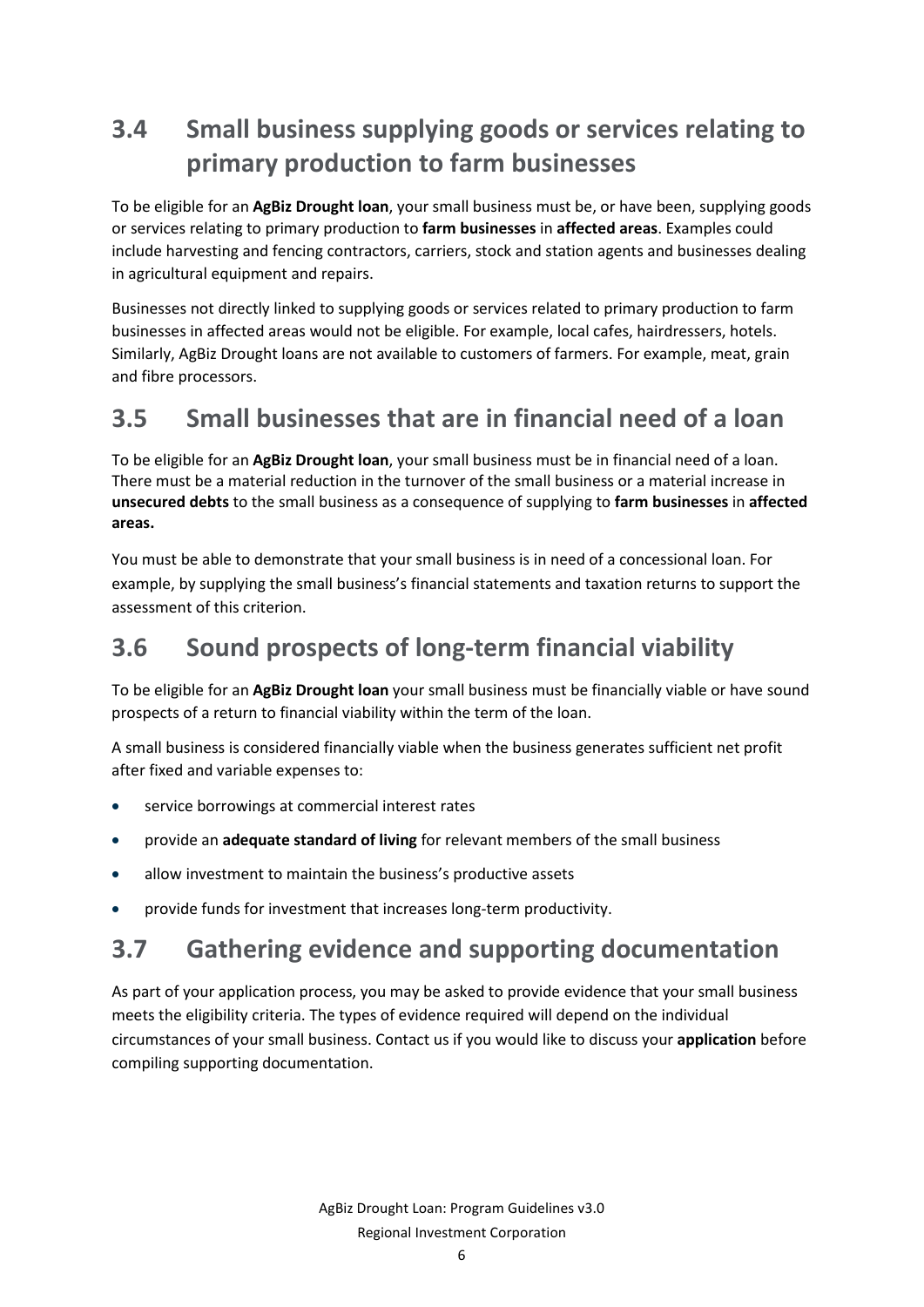### <span id="page-6-0"></span>4 Loan uses

#### **4.1 Eligible loan uses**

**AgBiz Drought loans** are available for:

- (a) working capital required to help small businesses manage their businesses through the drought (see section 4.2)
- (b) refinancing (restructuring existing commercial debt) (see section 4.3), or
- (c) a combination of (a) and (b)

For a list of non-eligible loan uses see section 4.4

### **4.2 Working Capital**

**AgBiz Drought loans** are available for the amount required to continue the small business's operations for the next 12 months or until the next major income is received. Examples of eligible uses may include, but are not limited to, paying:

- **suppliers**
- salaries and wages
- rent and rates
- current liabilities
- interest and other financial related costs
- fuel and other supplies essential to the business operation.

### **4.3 Refinancing**

**AgBiz Drought loans** are available to refinance existing commercial debt including equipment finance facilities. We consider commercial debt as debt that has been established upon commercial interest rates, terms and conditions.

Debt that is not considered to be commercial debt includes, but is not limited to:

- private debt or family debt not provided at arm's length and at commercial interest rates and terms and conditions
- non-balance sheet loans
- funding of normal or additional working capital
- debt that was not established upon commercial interest rates, terms and conditions (such as debt established at a concessional interest rate under Commonwealth and state or territory government schemes).

#### **4.4 Non-eligible loan uses**

Examples of non-eligible loan uses may include, but are not limited to:

- purchase of private and domestic assets
- payment of private and domestic expenses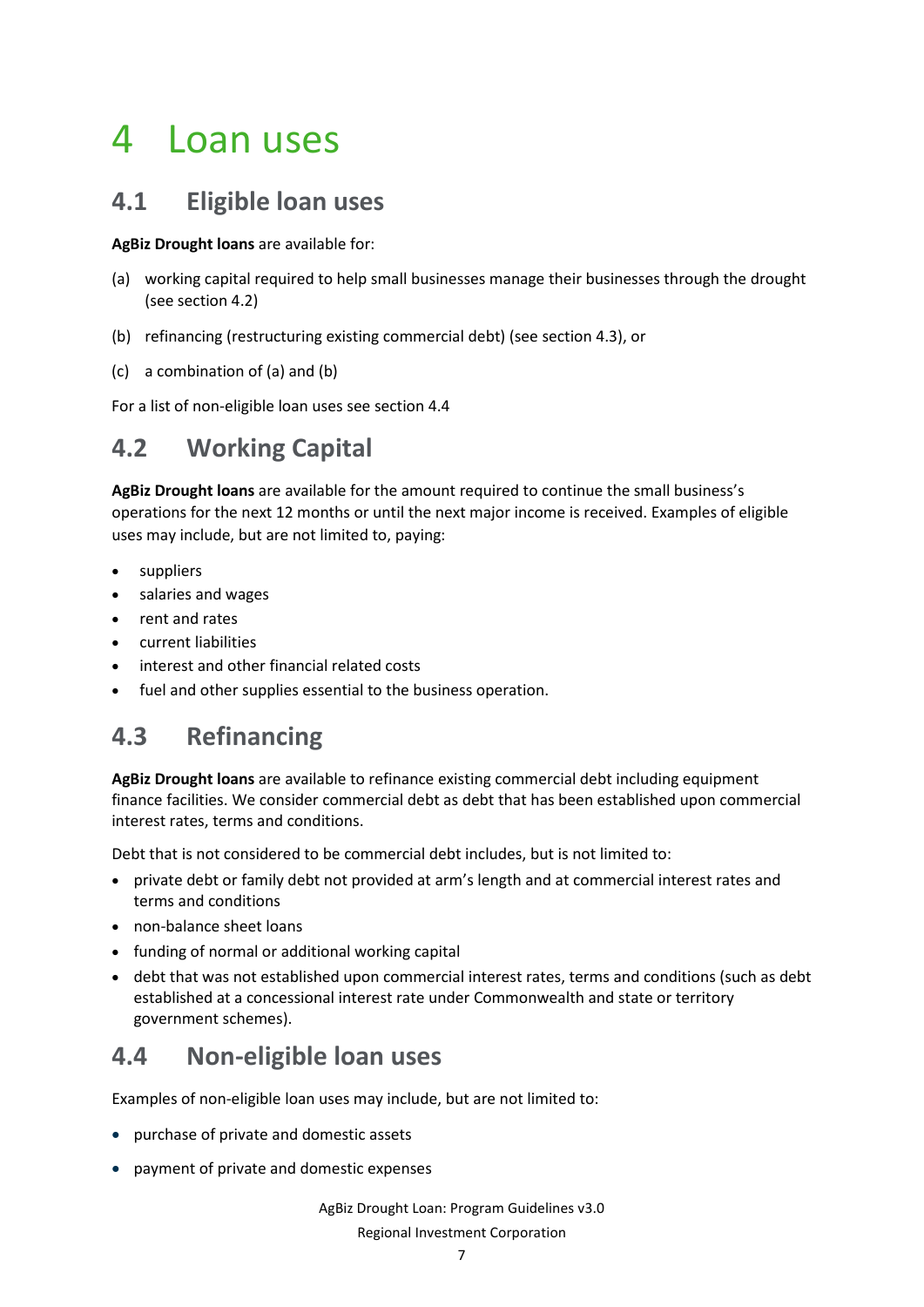- capital expenditure
- purchase of and/or investment in **non-small business assets** and expenses
- payment of **tax and statutory payments**
- your own labour costs
- reimbursement for depreciation of assets
- payment of dividends or other distributions of equity to owners
- activities funded under other Commonwealth and state or territory government programs.

Contact us if you are not sure whether the activities you would like to undertake are eligible.

### <span id="page-7-0"></span>5 Loan features

#### **5.1 Loan amount**

Eligible small businesses can apply for a loan of up to \$500,000. There is no minimum loan value.

The maximum loan amount is the lesser of:

- a) an amount that would result in the small business having 50% of its total debt in concessional loans; or
- b) \$500,000 in total.

Small businesses may apply for debt up to the amount already held as commercial debt.

Figure 1 provides examples of the maximum value of a loan for 'refinancing' and 'new debt' if a small business held \$1,000,000 in commercial debt before applying for an **AgBiz Drought Loan**.

#### **Figure 1 Maximum value of RIC loan if commercial debt of \$1,000,000**



#### AgBiz Drought Loan: Program Guidelines v3.0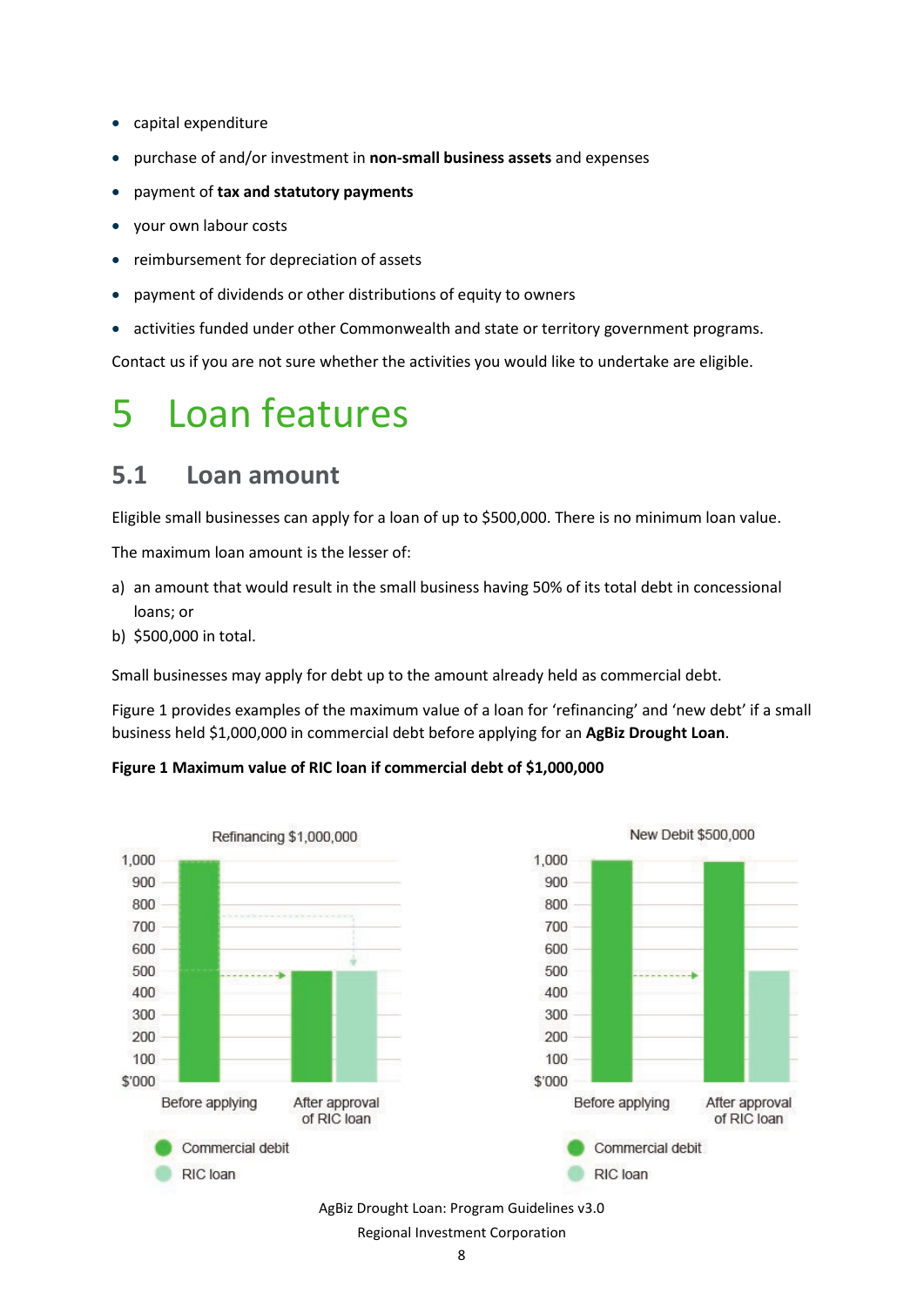Figure 2 provides examples of the maximum value of a loan for 'refinancing' and 'new debt' if a small business held \$500,000 in commercial debt before applying for an **AgBiz Drought Loan**.



#### **Figure 2 Maximum value of RIC loan if commercial debt of \$500,000**

#### **5.2 Loan term and repayments**

The term of an **AgBiz Drought loan** is 10 years.

For the first five (5) years of the loan term, loan recipients make interest-only repayments and for the last five (5) years, they make principal and interest repayments. The structure of principal repayments will be dependent upon a number of key factors, including the loan amount and the purpose of the funding. The principal of the loan may be repaid (wholly or partly) at any time during the term of the loan without incurring a fee.

We will determine the repayment amounts and frequency offered to successful **applicants** and this will be detailed in the **loan agreement**.

Under no circumstances can a small business redraw on repaid **AgBiz Drought loan** amounts.

#### **5.3 Interest rate**

The current variable interest rate is published on our website. We will review and revise the interest rate if necessary, in accordance with material changes to the Commonwealth 10 year bond rate, where a material change is a movement of more than 10 basis points (0.1 per cent).

Any interest rate change will be effective from 1 February and/or 1 August each year, as applicable. We will give loan recipients advance notice of any changes in writing and on our website.

We will determine how interest is calculated and charged and outline this in the **loan agreement**.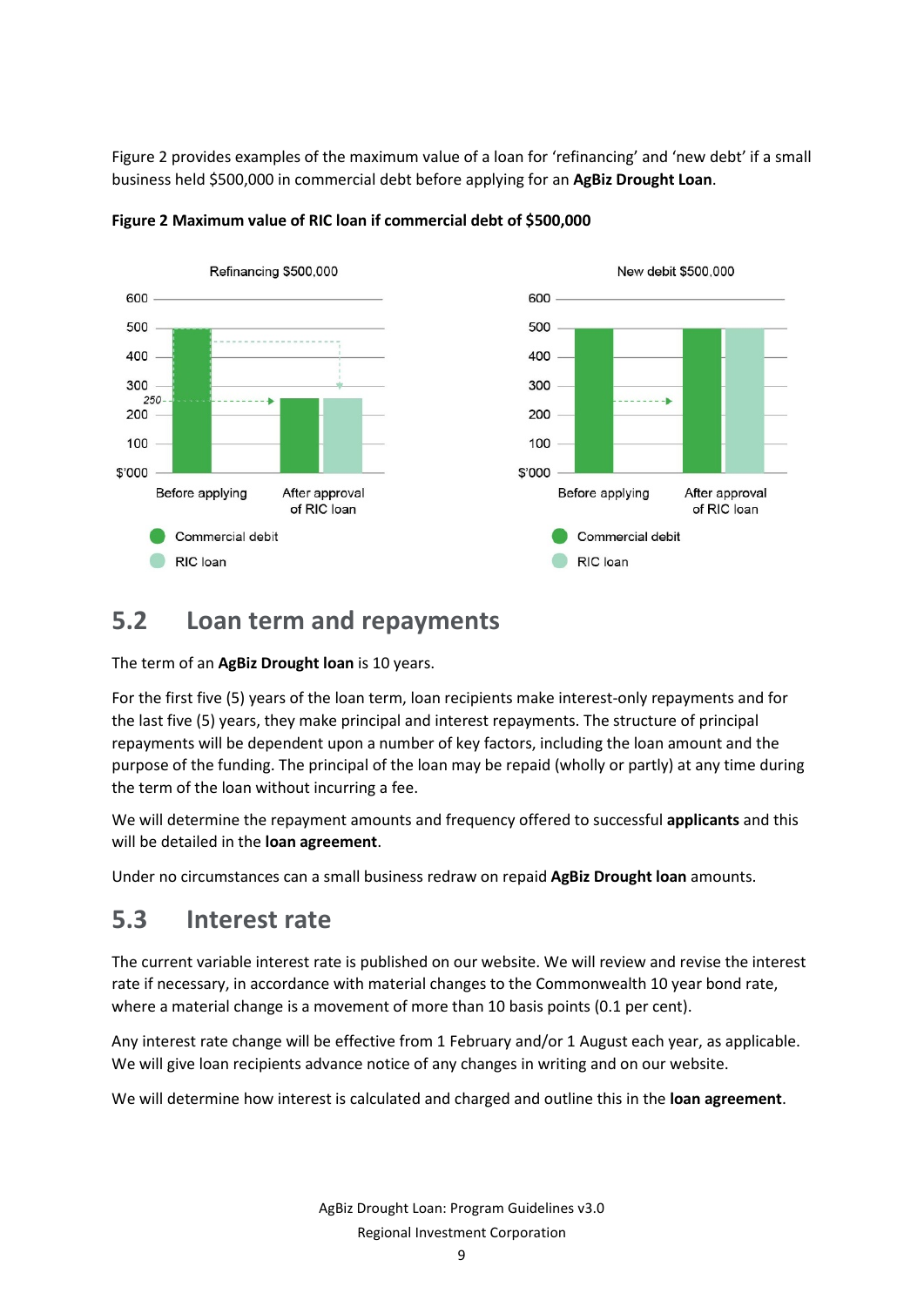#### **5.4 Loan draw down**

Successful **applicants** must fully draw down their **AgBiz Drought loan** from us within six months of signing the **loan agreement** or as otherwise agreed with us.

We will specify details for repayment of the **loan** in the loan agreement.

We will pay loans to the Australian bank account owned by the small business and nominated by the applicant or relevant third parties at the time of settlement.

#### **5.5 Applying for more than one loan with us**

If you have applied for and received a loan from us, you may still be eligible to apply again. This will be subject to meeting the eligibility criteria at the time of application.

### <span id="page-9-0"></span>6 Loan security

If your loan application is successful, you must provide us with sufficient and satisfactory security that meets our security requirements. The security you provide can include one or a combination of:

- a registered mortgage over land or other assets satisfactory to the RIC
- any other security that we consider necessary.

We will consider possible loan securities on a case-by-case basis. We will settle mortgage priority arrangements through mutual agreement with the applicant and your small business's commercial lender (if applicable). We will decide what constitutes sufficient and satisfactory security based on the individual circumstances of an **applicant** and the small business.

Where applicable, assets you provide as security must be insured to the level we require. For example, against fire or flood.

We reserve the right to act under our securities if you do not comply with the terms and conditions of the **loan** or you default on loan repayments.

### <span id="page-9-1"></span>7 How to apply

To ensure your **application** has addressed all the necessary requirements, please:

- a) read these guidelines
- b) discuss your individual circumstances with us
- c) consider discussing your application with, or seeking assistance from, a trusted advisor or your local Rural Financial Counsellor
- d) complete the [application form](http://ric.gov.au/farmers/farm-investment#application-form) and compile all supporting documents identified in the AgBiz Drought Loan Document Checklist
- e) submit your application and supporting documents by post, email or fax.

Further information on how to address each of the eligibility criteria can be found in the application form.

AgBiz Drought Loan: Program Guidelines v3.0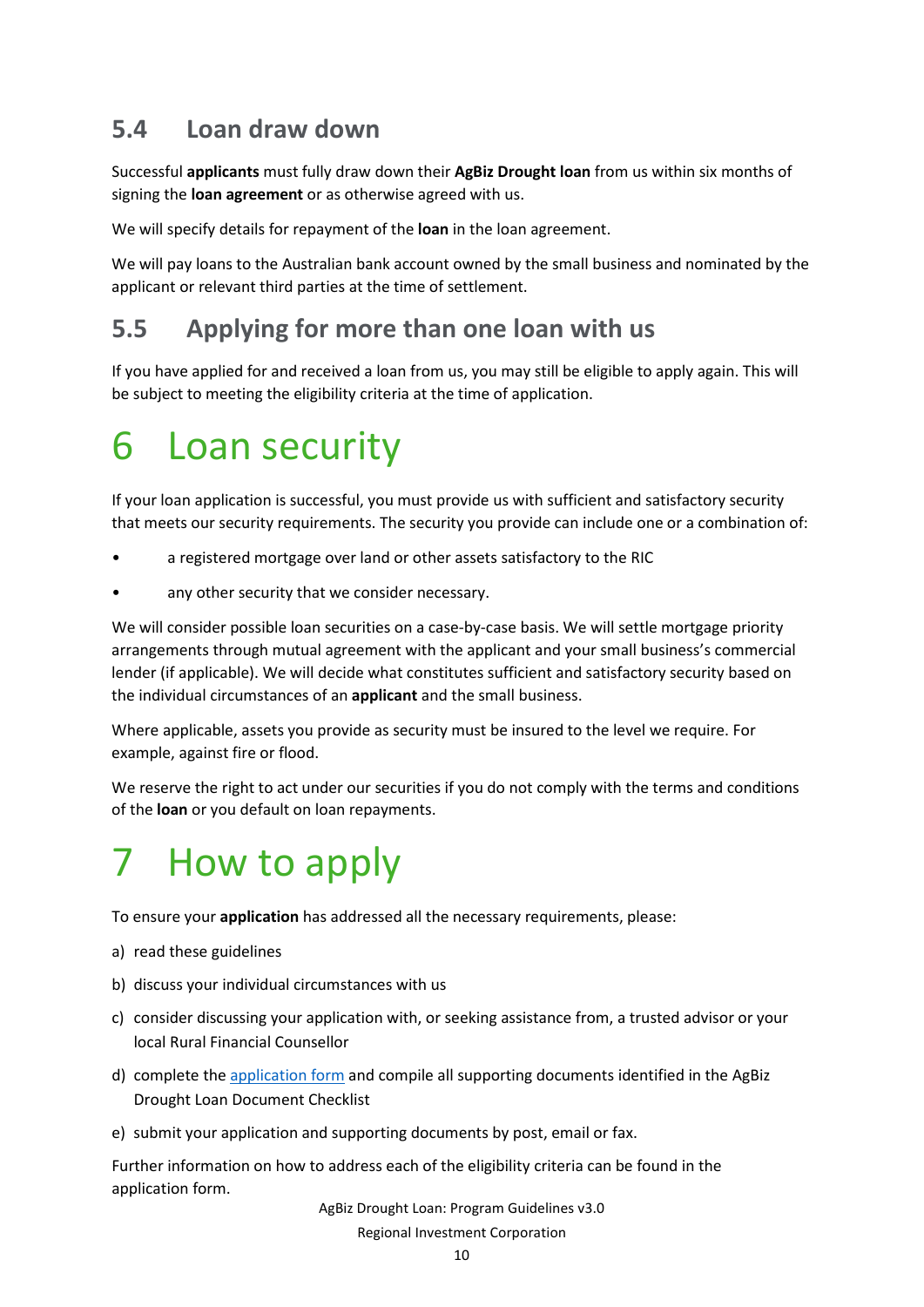If you require assistance, contact us on 1800 875 675 or via email at loans@service.RIC.gov.au.

### <span id="page-10-0"></span>8 How applications are assessed

We will assess **applications** in accordance with these Guidelines, the *Regional Investment Corporation Act 2018* (Cth) and any additional ministerial direction made under the Act. The eligibility and assessment criteria may change from time to time.

In conducting our loan assessments, we will refer to information provided by the **applicant** as well as information gathered following our own independent investigations and background checks, such as inquiries about the applicant's credit history from credit reporting agencies, as required.

We will assess applications through a non-competitive priority process based on the order of receipt. To be eligible applicants and a small business must meet the requirements of the program as summarised in these Guidelines.

Loan offers will be subject to the availability of funds and will be made at our discretion. Lodging an application does not guarantee that an applicant will receive an **AgBiz Drought loan**.

When assessing applications, we will verify the information provided by applicants. We may liaise with the applicant, their bankers and professional advisors as required to confirm and verify documentary evidence and information provided.

If an incomplete application is lodged, we will contact the applicant to advise of any required information. Applicants can submit the missing information without lodging a new application provided it is received within the timeframe that we specify. If the applicant is unable to meet this requirement, their application may be declined.

Before applying for an **AgBiz Drought loan** or making a decision about whether to enter into a loan agreement, applicants should seek advice from their legal, business and financial advisors. Applicants are responsible for all costs incurred in the preparation and lodgement of their application.

### <span id="page-10-1"></span>9 Loan funding availability

The availability of **loans** is subject to the availability of funds. If the funding allocation is fully committed, no further **applications** will be considered. If this happens, notification of the early closure will be published on our website and those who have already lodged an application will be advised in writing.

## <span id="page-10-2"></span>10 Notifying applicants of loan decisions

We will provide formal written notification of the assessment outcome. If your loan **application** is declined, we will give you the reasons for the decision.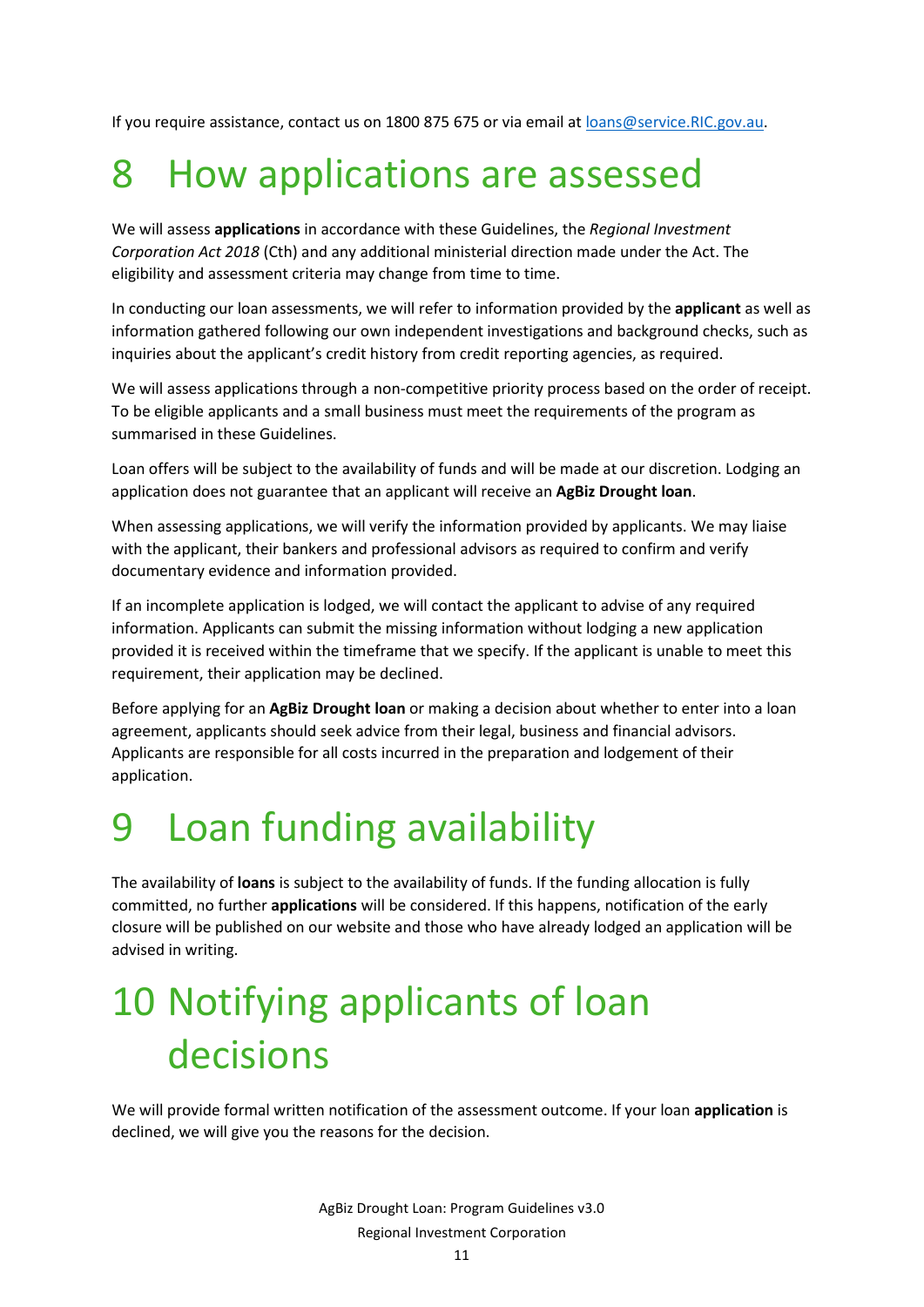If your application is accepted, you must sign a **loan agreement** with us in order to receive an **AgBiz Drought loan**. This will set out the terms and conditions of the loan, including the requirement for the successful applicant to provide sufficient and satisfactory security. You must pay any actual costs of establishing the loan. Costs might include title searches, mortgage registration, Personal Property Securities Register searches and registrations and personal and corporate background checks.

### <span id="page-11-0"></span>11 Decision review process

If you are not satisfied with our decision on your loan **application**, you can request a review of the loan decision. You must submit the request for a review in writing to us within 30 business days of receipt of the decision notification.

You should ensure that you provide us with sufficient information to undertake a review. Outline the reasons for your dissatisfaction with the decision and address the issues identified in the decision notification. In your review request, you could consider:

- explaining why you disagree with our assessment that you did not meet the eligibility criteria
- outlining the factors you believe may have been overlooked by us in determining your eligibility
- providing additional relevant information not included in your original application and that you believe may alter the assessment outcome.

Within 30 business days of receiving a request for a review, the Chief Executive Officer or a delegate will review the decision, make a determination and advise you of the outcome. The reviewer will be a person not involved in the making of the original decision.

Written requests to review a decision should be sent to:

Loans Review Officer Regional Investment Corporation PO Box 653 Orange NSW 2800

You can lodge one request to review a decision at no cost. If you are not satisfied with the outcome, you can lodge a complaint to the Commonwealth Ombudsman or seek judicial review of the decision.

Complaints to the Commonwealth Ombudsman should be sent to:

Commonwealth Ombudsman GPO Box 442 Canberra ACT 2601 Telephone: 1300 362 072 (calls from mobile phones are charged at mobile phone rates) Online [ombudsman.gov.au/making-a-complaint.](http://www.ombudsman.gov.au/making-a-complaint)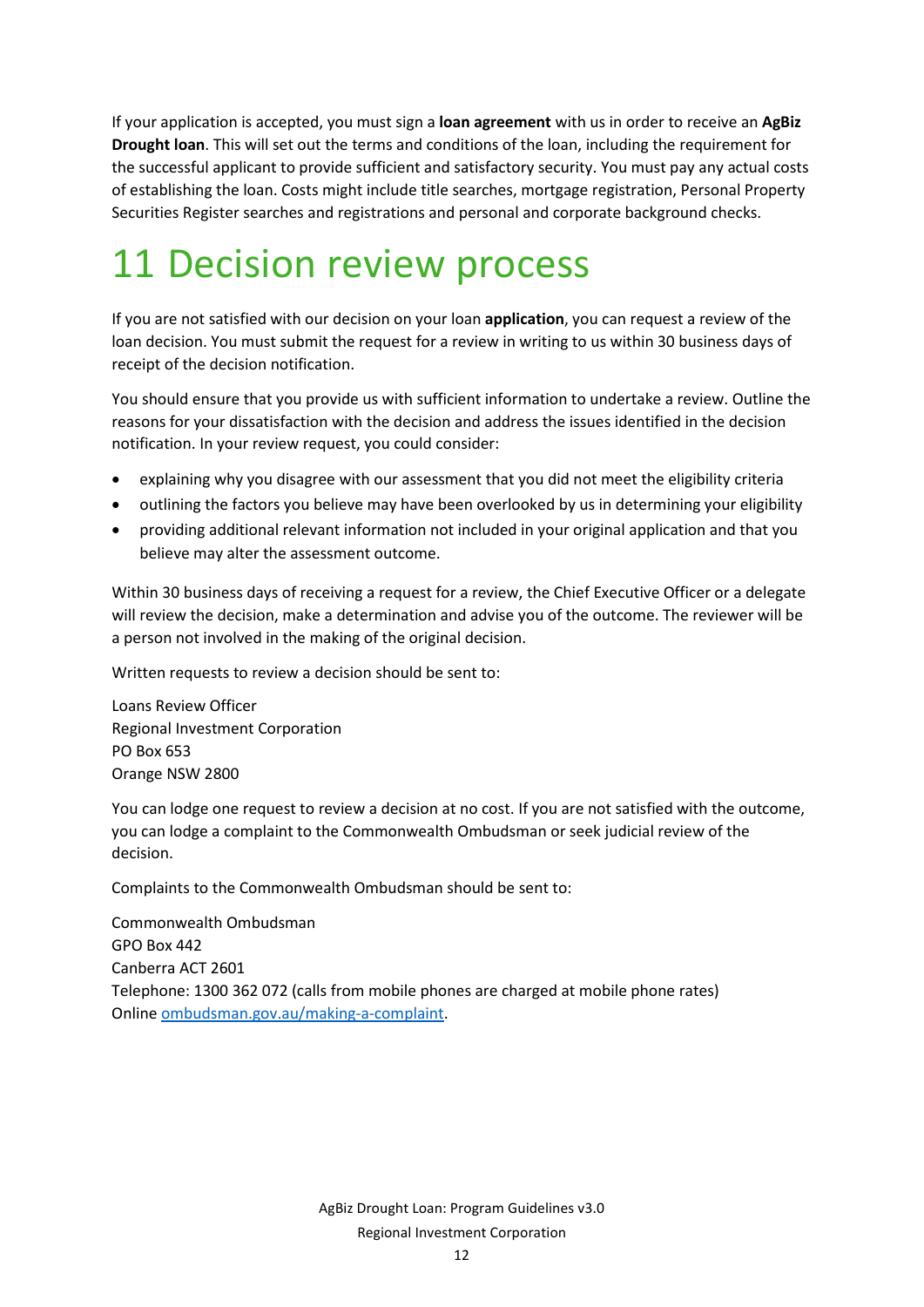## <span id="page-12-0"></span>12 Loan conditions

#### **12.1 Contracting arrangement**

If we accept your loan **application**, you will be required to enter into a **loan agreement** with us before we can give you any loan funds. The loan agreement will be for the term of the loan (10 years unless terminated earlier) and sets out the full details of the individual loan terms and conditions.

If you do not sign your loan agreement within the time frame provided, your loan offer may lapse. No contractual arrangement will exist until you sign a loan agreement with us. However, a loan agreement is binding once entered, and we may take action against you if you breach its terms.

#### **12.2 Loan reviews**

Every year we will conduct a **loan** review to monitor your compliance with the terms and conditions of the **loan agreement** as well as the ongoing capacity of your small business to meet those terms and conditions. During the review we may consult with your commercial lender.

We will give you at least two months notice of a loan review. You must give us evidence of expenditure of the **AgBiz Drought loan** funds when requested. These requirements will be contained in your **loan agreement** and are not imposed by the Guidelines themselves. Evidence of expenditure includes all tax invoices, official receipts, bank statements or other similar records of amounts paid.

When we assess whether a small business has complied with the terms and conditions of the loan agreement in its expenditure and the activities it has undertaken, we will consider the expenditure and activities originally identified in the **application** form.

### **12.3 Reporting requirements**

If your **application** has been accepted and you enter into a **loan agreement**, the loan agreement will require you to provide us with information throughout the term of the **loan**. Your reporting requirements and the types of information you must give us will be set out in the **loan agreement**.

## <span id="page-12-1"></span>13 Conflict of interest

We will take all reasonable measures to ensure that those involved in assessing and making decisions about applications do not have any conflicts of interest.

## <span id="page-12-2"></span>14 False or misleading information

If we find that any information you have given us in your **application** is false or misleading, we may take action to recover any funds advanced. We may also refer the matter to the law enforcement authorities of the relevant Australian, state or territory governments.

If you give false or misleading information in your application you may have committed an offence under the *Criminal Code Act 1995* (Cth*).*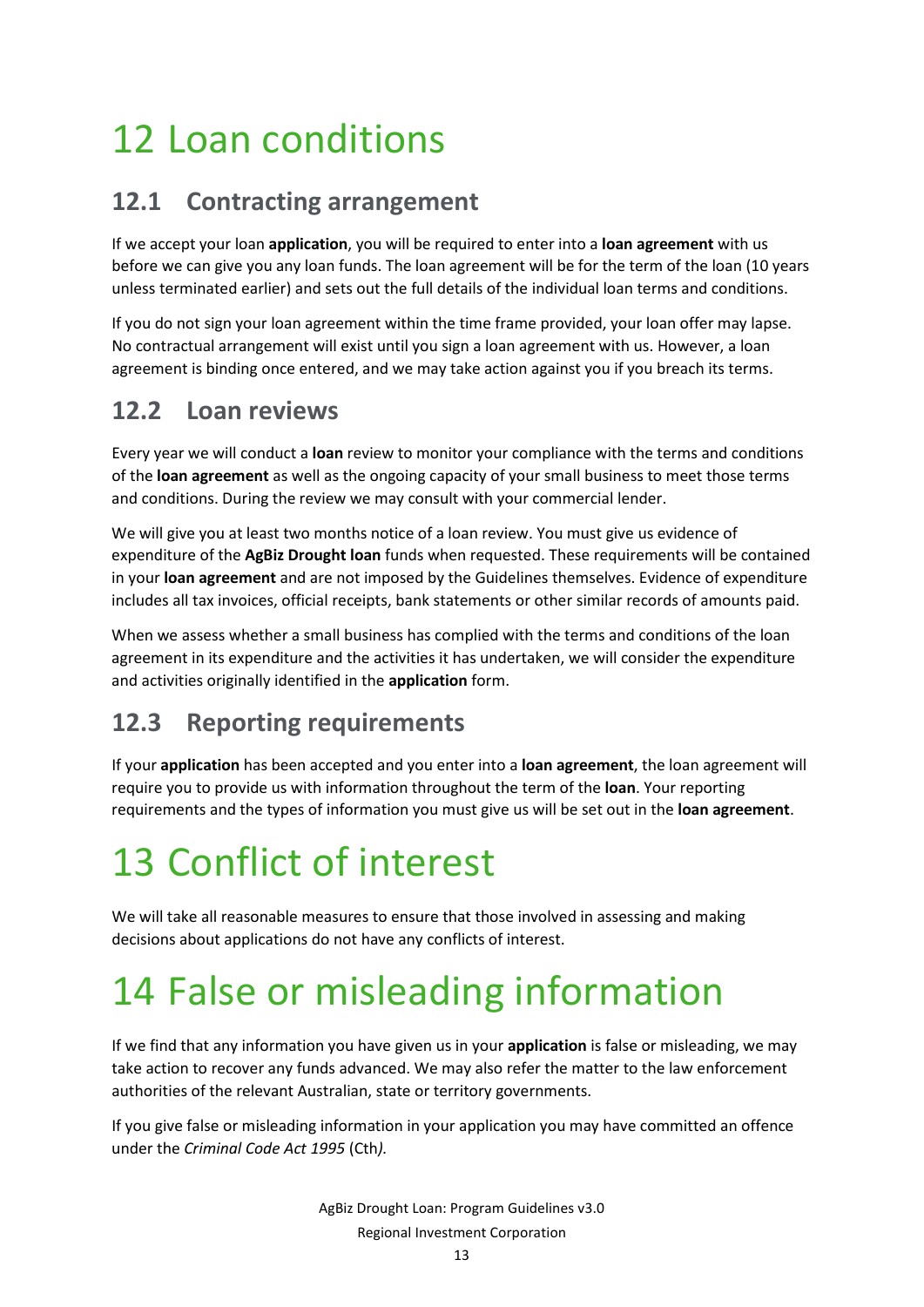## <span id="page-13-0"></span>15 Onus on the applicant

When you apply for an **AgBiz Drought loan,** you are responsible for ensuring that:

- you have read and understood these Guidelines and all the documents referred to in these Guidelines
- all information in your **application** is true and correct to the best of your knowledge.

You are responsible for ensuring that you have read and understood all aspects of:

- the **loan agreement** and its terms and conditions
- any other documents that we provide.

You should seek advice from your legal and financial advisors before you apply for an **AgBiz Drought loan**. In some circumstances, we may require you to obtain such advice as a condition of approval. If you have questions about business tax, you can contact the Australian Taxation Office call centre on 13 28 66.

### <span id="page-13-1"></span>16 Privacy

The RIC and the Australian Government may use your personal information to assess your **application** and administer **AgBiz Drought loans**.

The application form will require you to consent to the RIC and the Australian Government collecting, using and disclosing their personal information to assess your application and administer AgBiz Drought loans, and for any other incidental or related purpose. For example, conducting annual loan reviews.

The RIC and the Australian Government may disclose an applicant's personal information to any party engaged in the assessment or evaluation of the **AgBiz Drought loans**. Disclosure of information may also occur where authorised or required by an Australian law.

The RIC and the Australian Government will store personal information collected through the application form, supporting documents, the **loan agreement** and any monitoring and evaluation activities in compliance with the *Privacy Act 1988 (*Cth*)*.

Your personal information will not be disclosed overseas.

See our privacy policy and the Australian Government's privacy policy to learn more about accessing and correcting personal information or making a complaint. Alternatively, call us on 1800 875 675.

## <span id="page-13-2"></span>17 Disclaimer

Neither the RIC nor the Australian Government accept any common law duty of care towards **applicants** in relation to **AgBiz Drought loans** or any information provided about the loans.

Also, the RIC and the Australian Government will not be liable for any loss or damage regardless of how it is caused. This includes: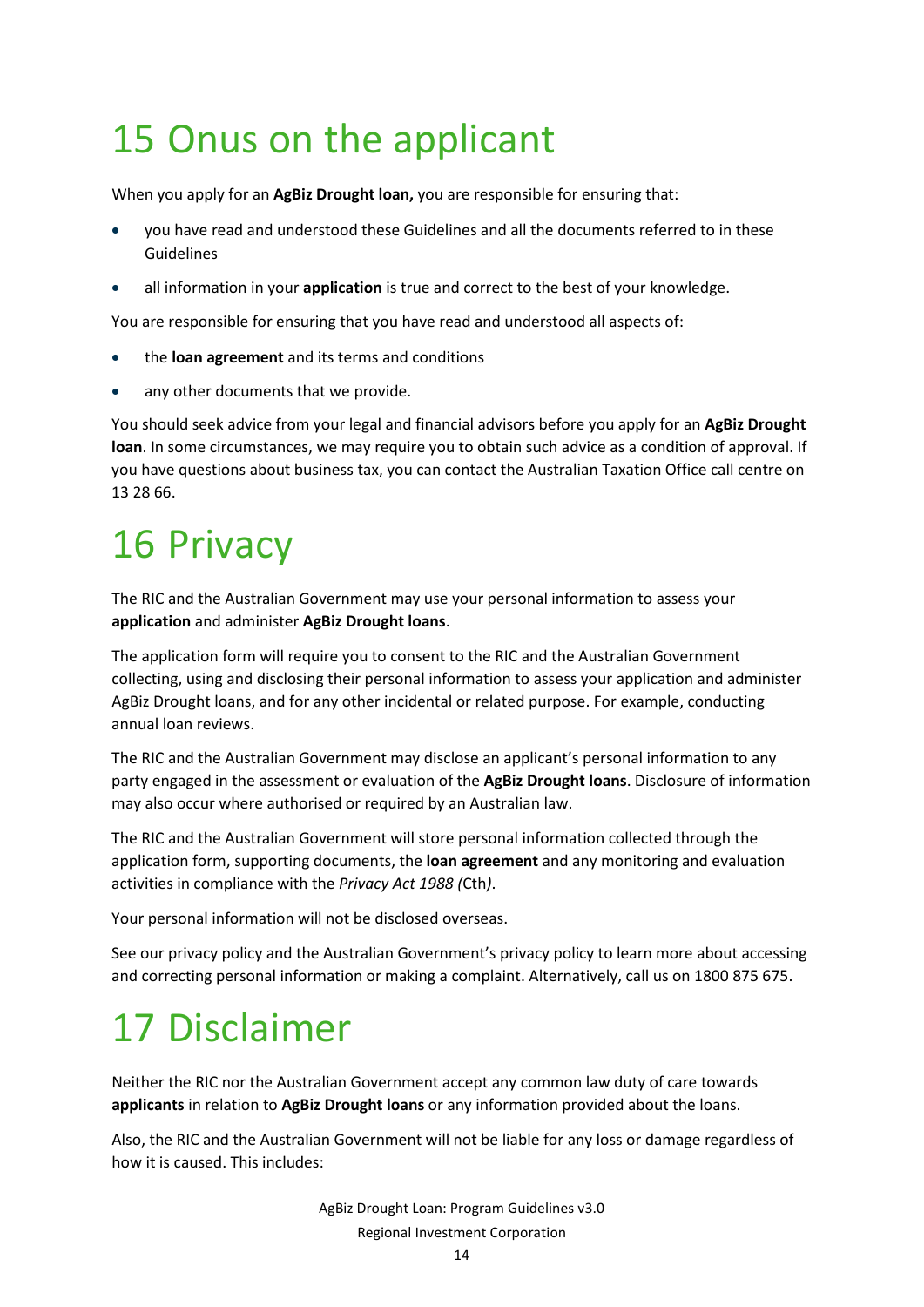- damage that results from the negligence of the RIC and the Australian Government
- damage that applicants suffer or incur in relation to **AgBiz Drought loans**
- damage suffered as a result of any information the RIC and the Australian Government provide about the loans.

### <span id="page-14-0"></span>18 Evaluation

We may conduct periodic evaluations to determine the contribution **AgBiz Drought loans** are making to Australian Government policy objectives. You may be requested to give us information to help us with those evaluations.

### <span id="page-14-1"></span>19 Review of the guidelines

We may amend or revoke these Guidelines at any time. We will publish revised guidelines on our website.

### <span id="page-14-2"></span>Glossary

| <b>Term</b>                 | <b>Definition</b>                                                                                                                                                                                                                                                                                                                                                                                                                                                             |
|-----------------------------|-------------------------------------------------------------------------------------------------------------------------------------------------------------------------------------------------------------------------------------------------------------------------------------------------------------------------------------------------------------------------------------------------------------------------------------------------------------------------------|
| ABN                         | An Australian Business Number issued in accordance with the A New Tax System<br>(Australian Business Number) Act 1999 (Cth).                                                                                                                                                                                                                                                                                                                                                  |
| adequate standard of living | Small businesses will be assessed as to whether there is sufficient cash surplus<br>from operations to provide adequate living expenses for members who are<br>dependent on the small business (including their relevant family members).                                                                                                                                                                                                                                     |
|                             | Adequate living expenses will be determined based on information provided by<br>the loan applicant. We will consider whether living expenses are reasonable given<br>the particular circumstances of individual households with reference to the<br>Household Expenditure Measure (as a guide), plus adjustments for other<br>expenses as relevant, including housing costs. For example, rent.<br>The Household Expenditure Measure is developed by the Melbourne Institute. |
|                             |                                                                                                                                                                                                                                                                                                                                                                                                                                                                               |
| affected area               | 'Affected areas' as defined in the United Nations Convention to Combat<br>Desertification in those Countries Experiencing Serious Drought and/or<br>Desertification, done at Paris on 17 June 1994, as shown on the eligible area map                                                                                                                                                                                                                                         |
| AgBiz Drought loan          | Means a loan of not more than \$500,000 by the Regional Investment Corporation<br>(RIC) to a drought-affected small business, for the purpose of providing working<br>capital for the business or refinancing existing commercial debt owed by the<br>business. This loan program is established by the Regional Investment<br>Corporation (Small Business Drought Loans) Rules 2020.                                                                                         |
| applicant                   | The member/s of the small business who lodged an application for a AgBiz<br>Drought loan.                                                                                                                                                                                                                                                                                                                                                                                     |
| application                 | Means the application form and associated documentation that an applicant must<br>complete and lodge with the RIC to apply for an AgBiz Drought loan.                                                                                                                                                                                                                                                                                                                         |
| drought-affected small      | A small business where:                                                                                                                                                                                                                                                                                                                                                                                                                                                       |
| businesses                  | A substantial part of the turnover of the business must be, or have been,<br>a)<br>from the business supplying, to farm businesses in affected areas, goods<br>or services relating to primary production by those farm businesses                                                                                                                                                                                                                                            |

#### AgBiz Drought Loan: Program Guidelines v3.0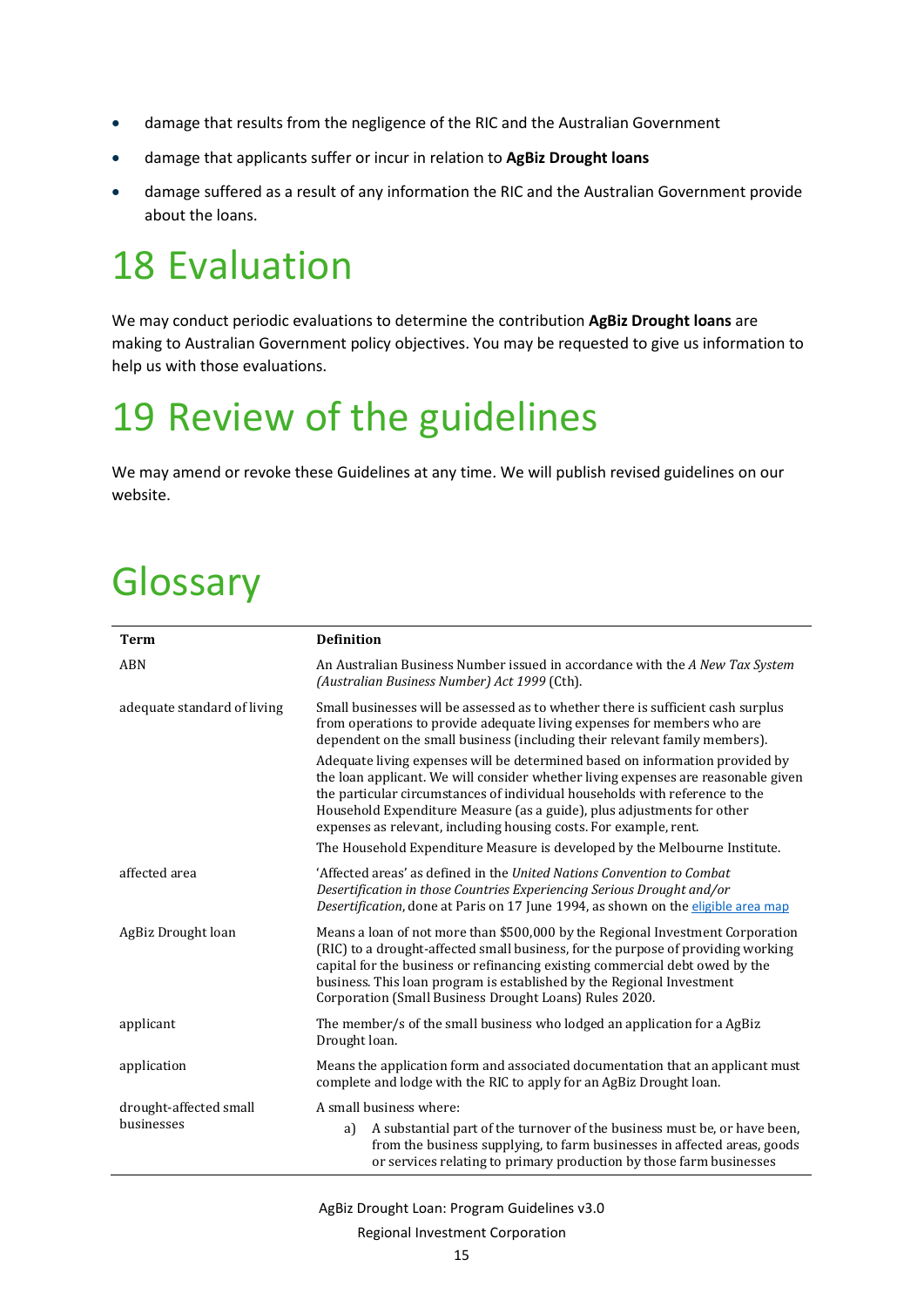| Term                       | <b>Definition</b>                                                                                                                                                                                                                                                                                                      |
|----------------------------|------------------------------------------------------------------------------------------------------------------------------------------------------------------------------------------------------------------------------------------------------------------------------------------------------------------------|
|                            | As a consequence of drought affecting farm businesses in affected areas,<br>b)<br>there must have been:                                                                                                                                                                                                                |
|                            | A material reduction in the turnover of the business; or<br>i)                                                                                                                                                                                                                                                         |
|                            | A material increase in unsecured debts to the business by farm<br>ii)<br>businesses                                                                                                                                                                                                                                    |
|                            | The business must have fewer than 20 employees other than casual<br>C)<br>employees                                                                                                                                                                                                                                    |
|                            | The business must not be a farm business.<br>d)                                                                                                                                                                                                                                                                        |
| external administration    | Means, in respect of a body corporate, that an administrator has been appointed<br>in accordance with the Corporations Act 2001 (Cth).                                                                                                                                                                                 |
| farm business              | Means a business that is involved within the agricultural, horticultural, pastoral,<br>apicultural or aquacultural industries.                                                                                                                                                                                         |
| <b>GST</b>                 | Goods and Services tax that is payable under A New Tax System (Goods and<br>Services Tax) Act 1999(Cth)                                                                                                                                                                                                                |
| loan                       | Means loans offered by the RIC to help drought-affected small businesses, that<br>supply farm businesses to mitigate the effects of drought on their business and,<br>improve their strength, resilience and profitability in the long term.                                                                           |
| loan agreement             | A loan agreement between the RIC and a loan recipient in respect of an AgBiz<br>Drought loan.                                                                                                                                                                                                                          |
| non-small business assets  | The net value of any asset not essential to the effective running of the small<br>business, including: land or property - residential (not used as the primary place<br>of residence) or business, for the applicant or any member of the small business<br>(as applicable).                                           |
|                            | An identifiable non-monetary asset which is without physical substance includes:                                                                                                                                                                                                                                       |
|                            | goodwill, copyright, patents and licences                                                                                                                                                                                                                                                                              |
|                            | patented technology, computer software, databases and trade secrets                                                                                                                                                                                                                                                    |
|                            | trademarks, trade dress, newspaper mastheads, internet domains<br>$\overline{\phantom{a}}$                                                                                                                                                                                                                             |
|                            | customer lists                                                                                                                                                                                                                                                                                                         |
|                            | franchise agreements<br>$\overline{\phantom{a}}$                                                                                                                                                                                                                                                                       |
|                            | marketing rights.<br>$\frac{1}{2}$                                                                                                                                                                                                                                                                                     |
|                            | Life insurance policies and superannuation, provided the superannuation is in a<br>complying superannuation fund for the purposes of the Superannuation Industry<br>(Supervision) Act 1993 (Cth) are excluded.                                                                                                         |
| permanent resident         | A permanent resident, for the purpose of the RIC's AgBiz Drought loans, is<br>considered to be:                                                                                                                                                                                                                        |
|                            | a permanent resident as defined by the Australian Citizenship Act 2007 (Cth)<br>or                                                                                                                                                                                                                                     |
|                            | a New Zealand Citizen who holds a special category visa.                                                                                                                                                                                                                                                               |
| tax and statutory payments | Compulsory monetary contributions demanded by a government and levied on<br>incomes, property, goods purchased or other payments prescribed or authorised<br>by legislation. Examples include:                                                                                                                         |
|                            | federal taxes                                                                                                                                                                                                                                                                                                          |
|                            | state government taxes                                                                                                                                                                                                                                                                                                 |
|                            | government imposed fines and penalties<br>٠                                                                                                                                                                                                                                                                            |
|                            | court ordered payments.                                                                                                                                                                                                                                                                                                |
|                            | <b>State government taxes</b>                                                                                                                                                                                                                                                                                          |
|                            | For the purpose of AgBiz Drought loans, 'state government payroll tax' is<br>excluded from the definition of tax and statutory payments. Loan funding may be<br>applied to the payment of state government payroll tax as an operating expense<br>(subject to the terms and conditions of individual loan agreements). |
|                            | AgBiz Drought Loan: Program Guidelines v3.0                                                                                                                                                                                                                                                                            |